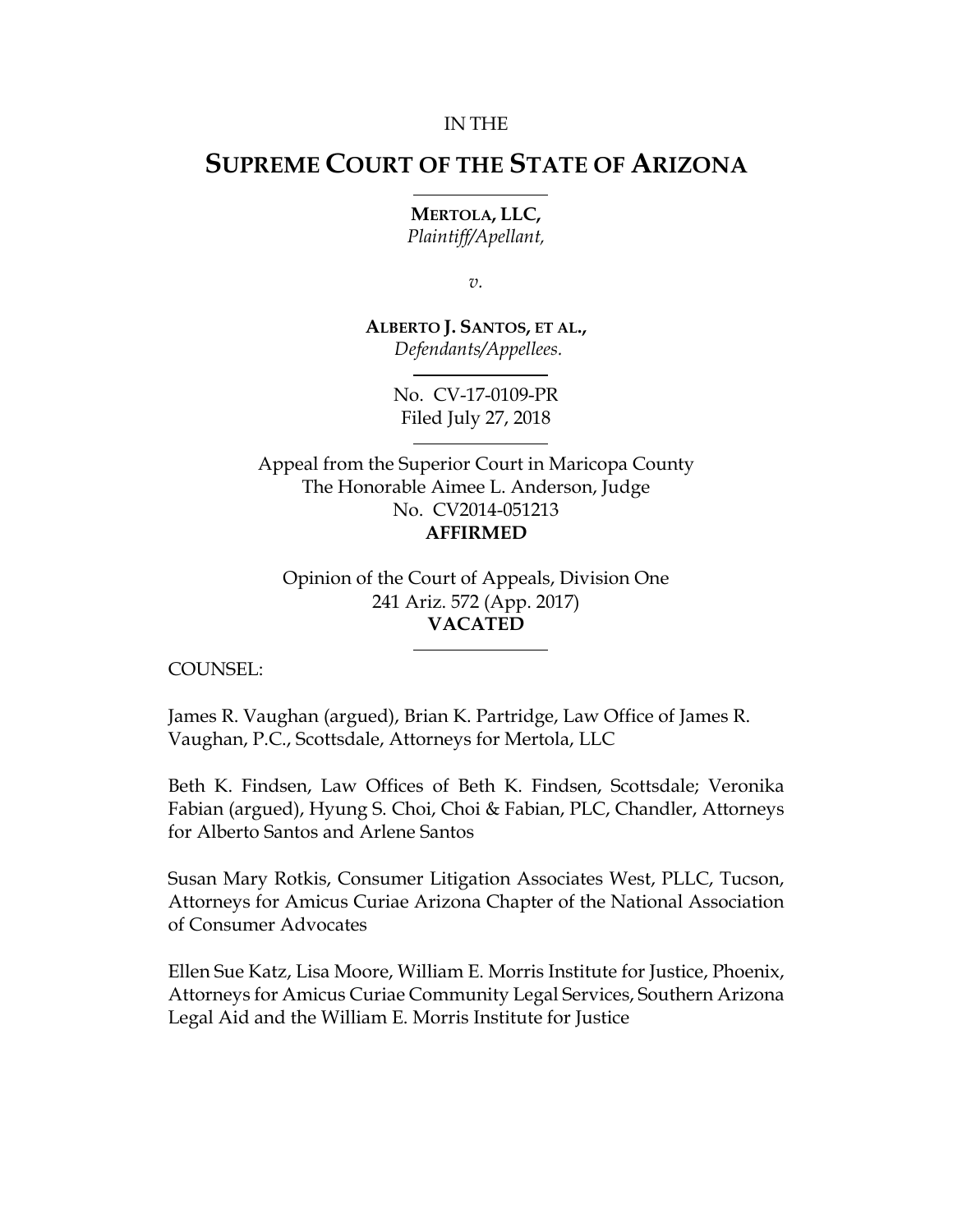Gary J. Cohen, Mesch Clark Rothschild, Tucson, Attorneys for Amicus Curiae The National Creditor Bar Association and the Arizona Creditor Bar Association

JUSTICE BRUTINEL authored the opinion of the Court, in which CHIEF JUSTICE BALES, VICE CHIEF JUSTICE PELANDER, and JUSTICES TIMMER, BOLICK, GOULD and LOPEZ joined.

JUSTICE BRUTINEL, opinion of the Court:

**¶1** Mertola, LLC, sued Alberto Santos and his wife Arlene Santos (collectively, "Santos") to collect an outstanding credit-card debt. Although the credit-card agreement gave the creditor the option of declaring the debt immediately due and payable upon default, we hold that even if that option was not exercised, the cause of action to collect the entire debt accrued as of the date of Santos's first uncured missed payment. Mertola's claim was barred by the statute of limitations six years after that date pursuant to A.R.S. § 12-548(A)(2).

### **I. BACKGROUND**

**¶2** Santos acquired a credit card from Washington Mutual Bank ("the Bank"). The card was issued with a \$25,000 credit limit under the terms of the Bank's Account Agreement, which required monthly minimum payments with interest. Under the Account Agreement, if Santos "fail[ed] to pay any amount due," the Bank had the right to "declare [the] Account balance immediately due and payable." The Account Agreement further stated that Santos waived any right to notice of acceleration.

**¶3** From August 2007 to January 2008, Santos repeatedly made late minimum payments, and pursuant to the Account Agreement the Bank increased its finance charges and began charging late fees. Santos missed the February 2008 payment completely and never made another minimum payment, although he made a \$50 payment — below the minimum due in August 2008.

**¶4** The account continued to accrue interest until the Bank charged it off (i.e., treated it as a bad debt) later in 2008, at which point the unpaid balance was \$17,066.91. Eventually, Mertola acquired Santos's debt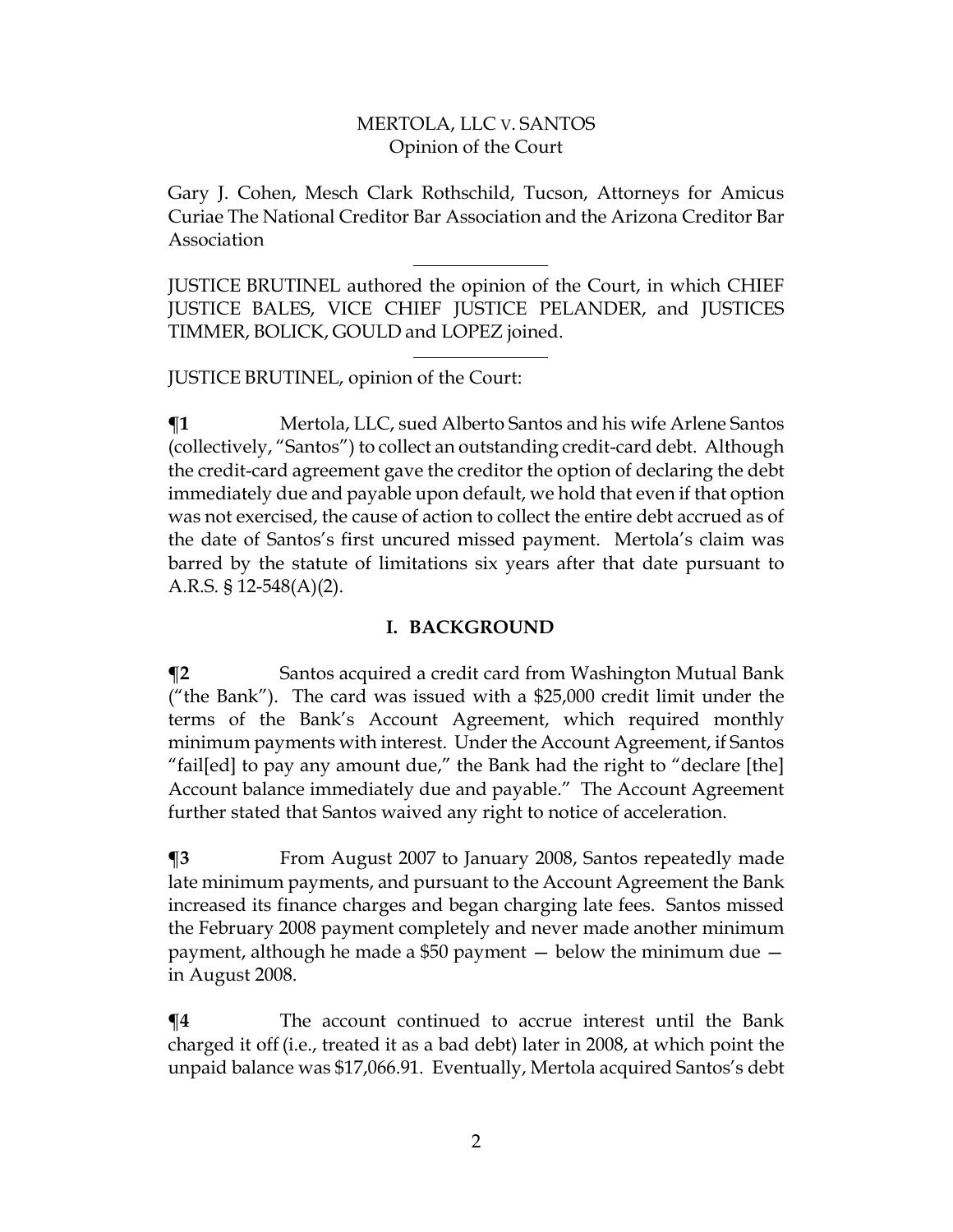and, on July 18, 2014, sued for breach of the Account Agreement, seeking the entire outstanding balance.

**¶5** Santos moved for summary judgment, arguing that the claim was barred by the six-year statute of limitations applicable to credit-card debt under  $\S$  12-548(A)(2). Santos maintained that the Bank's cause of action to recover the entire debt accrued after the first missed payment in February 2008. Mertola countered that a missed payment gives the creditor the right to sue only for that payment. According to Mertola, the cause of action for the entire debt could not accrue until the creditor accelerated the debt. The superior court granted Santos's motion, finding that "all of the breaches" alleged by Mertola "occurred more than six years prior" to it filing this action.

**The court of appeals reversed, agreeing with Mertola that** Santos's missed payments, by themselves, gave the creditor the right to sue only for those payments. *Mertola, LLC v. Santos*, 241 Ariz. 572, 574 ¶ 8, 575 ¶ 13 (App. 2017). "But the bank could not sue to collect the outstanding balance on the account unless and until [Santos] failed to comply with a demand for payment in full or a notice by the lender (or, later, by Mertola) that it was accelerating the debt." *Id.* at 574 ¶ 8. The Bank did not notify Santos that it was accelerating the debt when it charged off the account, and neither the Bank nor Mertola ever made a demand for payment in full. *Id.* Accordingly, the court concluded that the statute of limitations did not bar Mertola's action. *Id.*

**¶7** We granted review to decide when the statute of limitations commences on credit-card debt subject to an optional acceleration clause, a question of statewide importance that is likely to recur. We have jurisdiction pursuant to article 6, section 5(3) of the Arizona Constitution and A.R.S. § 12-120.24.

## **II. DISCUSSION**

**¶8** The accrual of the cause of action and the interpretation of a statute of limitations are legal questions, which we review de novo. *See Samiuddin v. Nothwehr*, 243 Ariz. 204, 207 ¶ 7 (2017).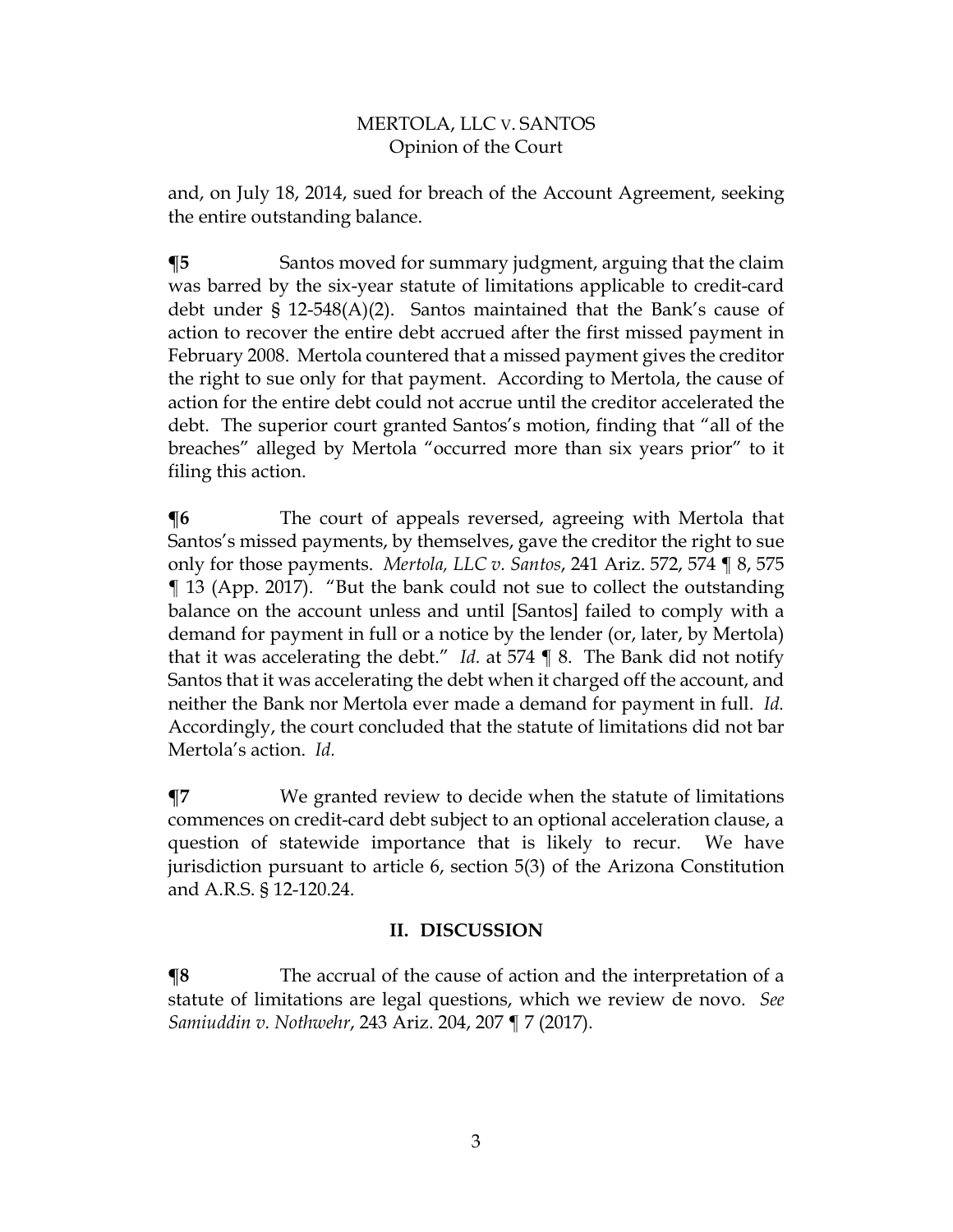**¶9** Section 12-548 establishes a six-year statute of limitations for credit-card debt:

A. An action for debt shall be commenced and prosecuted within six years after the cause of action accrues, and not afterward, if the indebtedness is evidenced by or founded on either of the following:

2. A credit card as defined in § 13-2101, paragraph 3, subdivision (a).

. . . . . .

 $\P$ **10** "As a general matter, a cause of action accrues, and the statute of limitations commences, when one party is able to sue another." *Gust, Rosenfeld & Henderson v. Prudential Ins. Co. of Am.*, 182 Ariz. 586, 588 (1995). When a fixed debt is payable in installments, missing a payment gives the creditor the right to sue for the missed payment and the statute begins to run as to that payment. *See Johnson v. Johnson*, 195 Ariz. 389, 391 ¶ 11 (App. 1999). If the parties have not agreed otherwise, "the statute of limitations applies to each installment separately, and does not begin to run on any installment until it is due." *Navy Fed. Credit Union v. Jones*, 187 Ariz. 493, 495 (App. 1996) (quoting 54 C.J.S. *Limitations of Actions* § 153 (1987)). Traditional installment obligations, like the debt at issue in *Navy Federal*, have a fixed principal amount and equal, amortized monthly payments and differ considerably from credit-card agreements.

**¶11** The Account Agreement here includes an "acceleration" clause that permitted the Bank, and subsequently Mertola, to demand payment of the entire debt if Santos missed a payment or otherwise defaulted. "Generally, acceleration clauses are viewed as protective devices for the security of the lender," *Browne v. Nowlin*, 117 Ariz. 73, 75 (1977), because they protect the lender from having to sue piecemeal whenever a payment is missed, *cf. Hawkins v. Leake*, 42 Ariz. 121, 125–26 (1933) (holding that where a mortgage lacked an acceleration clause, default did not confer "power to declare the note it secured due before the date fixed by the parties"). Here, as in *Browne*, the Account Agreement's optional acceleration clause allowed, but did not require, the creditor to sue for the entire debt upon default. *See Browne*, 117 Ariz. at 75*.*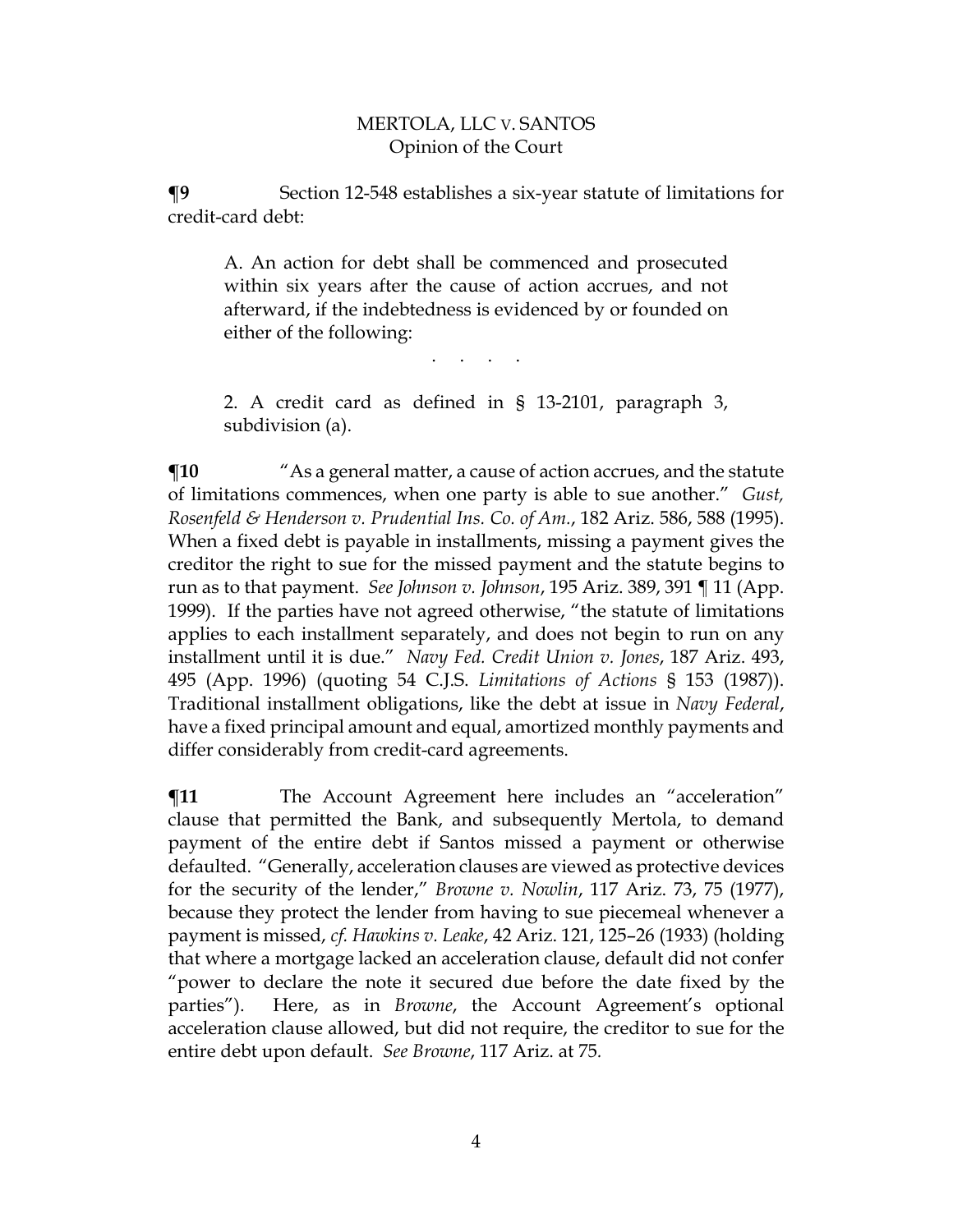**Therm** In February 2008, Santos stopped making monthly minimum payments. Although the Bank accepted a \$50 payment in August 2008, under the Account Agreement this was insufficient to cure Santos's default because it was less than the minimum amount due.

**¶13** When a cause of action on credit-card debt accrues is an issue of first impression for this Court. The court of appeals based its holding that the statute ran only on individual installments on a line of decisions that modified the general accrual rule in the context of closed-end installment debt subject to an optional acceleration clause. *Mertola*, 241 Ariz. at 574 ¶ 8 (citing *Baseline Fin. Servs. v. Madison*, 229 Ariz. 543, 544 ¶ 7 (App. 2012), and *Navy Fed.*, 187 Ariz. at 495). *Navy Federal* involved an action to recover a debt on a promissory note. 187 Ariz. at 494. The debtor raised a statute-of-limitations defense because the default had occurred more than six years earlier. *Id.* The court of appeals rejected that defense and held that, although the statute of limitations for a missed payment begins to run when the payment is due, the cause of action as to future installments does not accrue until the creditor exercises the acceleration clause. *Id.* at 495. The court of appeals reaffirmed this rule in *Baseline*, adding that even though the acceleration clause did not require notice to the debtor, a creditor "must undertake some affirmative act to make clear to the debtor it has accelerated the obligation" before the statute of limitations begins to run. 229 Ariz. at 544 ¶ 8.

**¶14** Here, relying on *Navy Federal* and *Baseline*, the court of appeals held that "the bank could not sue to collect the outstanding balance on the account unless and until [Santos] failed to comply with a demand for payment in full or *a notice by the lender (or, later, by Mertola) that it was accelerating the debt*." *Mertola,* 241 Ariz. at 574 ¶ 8 (emphasis added). Accordingly, the court found that the cause of action accrued with each installment and that Santos, per the Account Agreement, had agreed that the Bank could delay the commencement of the limitations period for the entire debt by not explicitly invoking the acceleration clause. *Id.* ¶¶ 8, 10. Absent the *Navy Federal* and *Baseline* decisions, however, the entire debt would be due and owing on default, without notice of acceleration. Nothing in the Account Agreement requires such notice; rather, notice of acceleration is specifically waived. The Agreement provides: "On your default, we may, *without further demand or notice*, cancel your credit privileges, declare your Account balance immediately due and payable and invoke any remedy we may have." (emphasis added).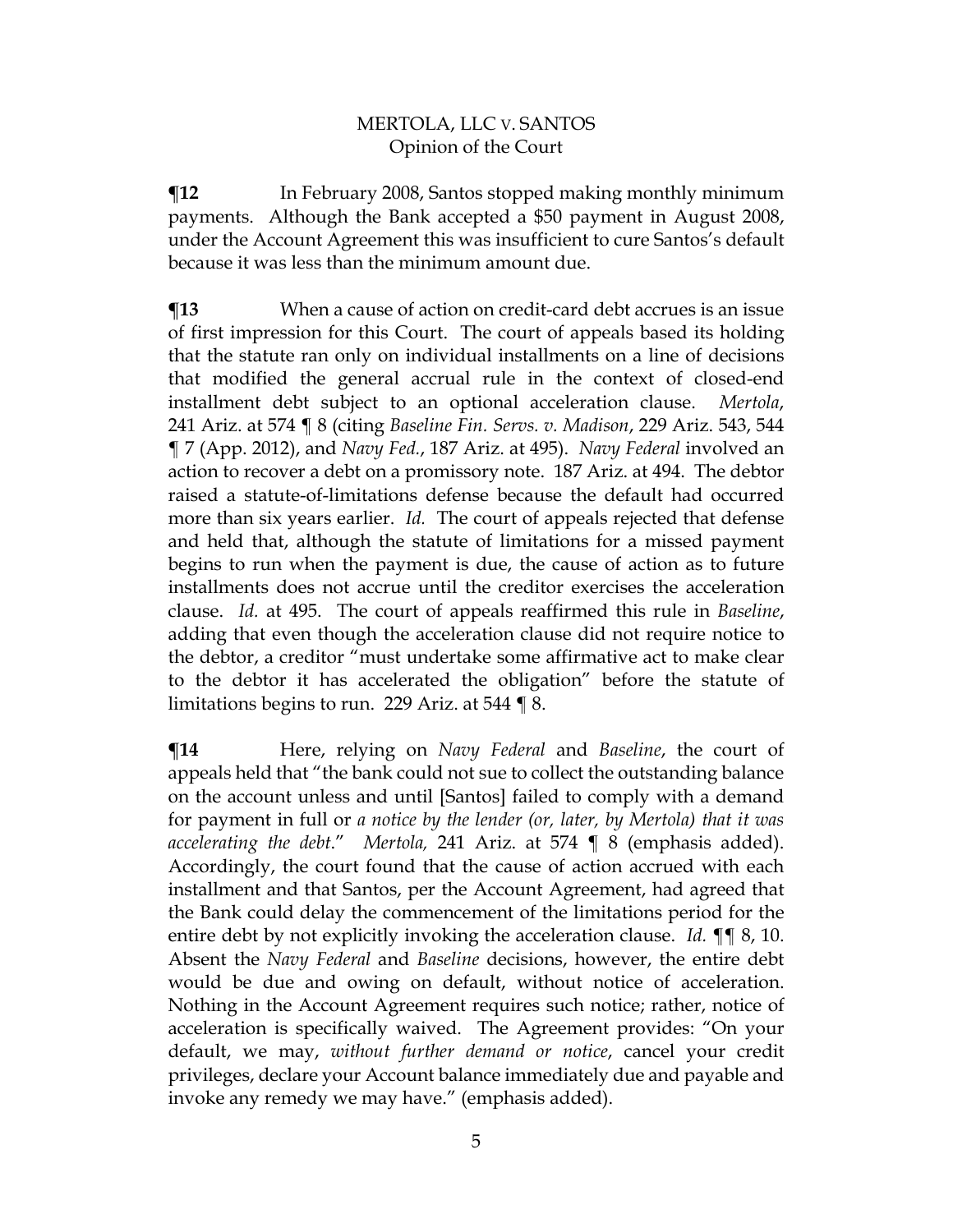**¶15** The court of appeals' decisions in *Navy Federal* and *Baseline* considered only installment contracts for closed accounts, such as promissory notes. *See Account*, Black's Law Dictionary (10th ed. 2014) (defining "Closed Account" as "[a]n account that no further credits or debits may be added to but that remains open for adjustment or setoff.") The court of appeals here could identify no "reasoned argument" for treating credit-card debt and closed-account debt differently for accrual purposes. *Mertola*, 241 Ariz. at 574 ¶ 9.

**The** But such closed-account or closed-end installment contracts, such as promissory notes, are unlike and materially distinguishable from credit-card contracts. *See Smither v. Asset Acceptance, LLC*, 919 N.E.2d 1153, 1159 (Ind. Ct. App. 2010).[1](#page-5-0) In closed accounts, the principal amount of the debt is fixed and there is a "defined schedule of repayment" specifying precisely the size of each payment (generally equal payments amortized over a fixed period of time) and when the payment falls due, "until the debt is fully repaid." *Id.* By contrast, credit-card contracts may establish a credit

 $\overline{a}$ 

<span id="page-5-0"></span><sup>&</sup>lt;sup>1</sup> The court of appeals was persuaded that, "given the Arizona legislature's deliberate decision to treat credit card and open accounts differently for purposes of limitations," open-account accrual rules should not apply to credit-card debt. *Mertola*, 241 Ariz. at 575 ¶ 12. But although the legislature created a specific statute of limitations for credit-card debt, that does not change the nature of the debt. We agree with the Indiana and Ohio courts of appeals that credit cards are akin to open accounts. *See Smither*, 919 N.E.2d at 1160 (finding that the definition of "open account" "encompasses credit card agreements: the precise amount of indebtedness that a customer may incur is unknown and fluctuating and the account is kept open in anticipation of future transactions, unless one of the parties decides to close it"); *Jarvis v. First Resolution Mgmt. Corp.*, 983 N.E.2d 380, 389 (Ohio Ct. App. 2012) ("The issue of when a claim accrues regarding credit card debt is unsettled, in part because courts have not consistently categorized credit card accounts. We reject Ms. Jarvis' argument that they are analogous to installment contracts. This Court concludes that credit card accounts are more properly categorized as open accounts." (citation omitted)). And § 12-548 is silent as to when a cause of action on credit-card debt accrues: it merely establishes a six-year statute of limitations to collect that debt.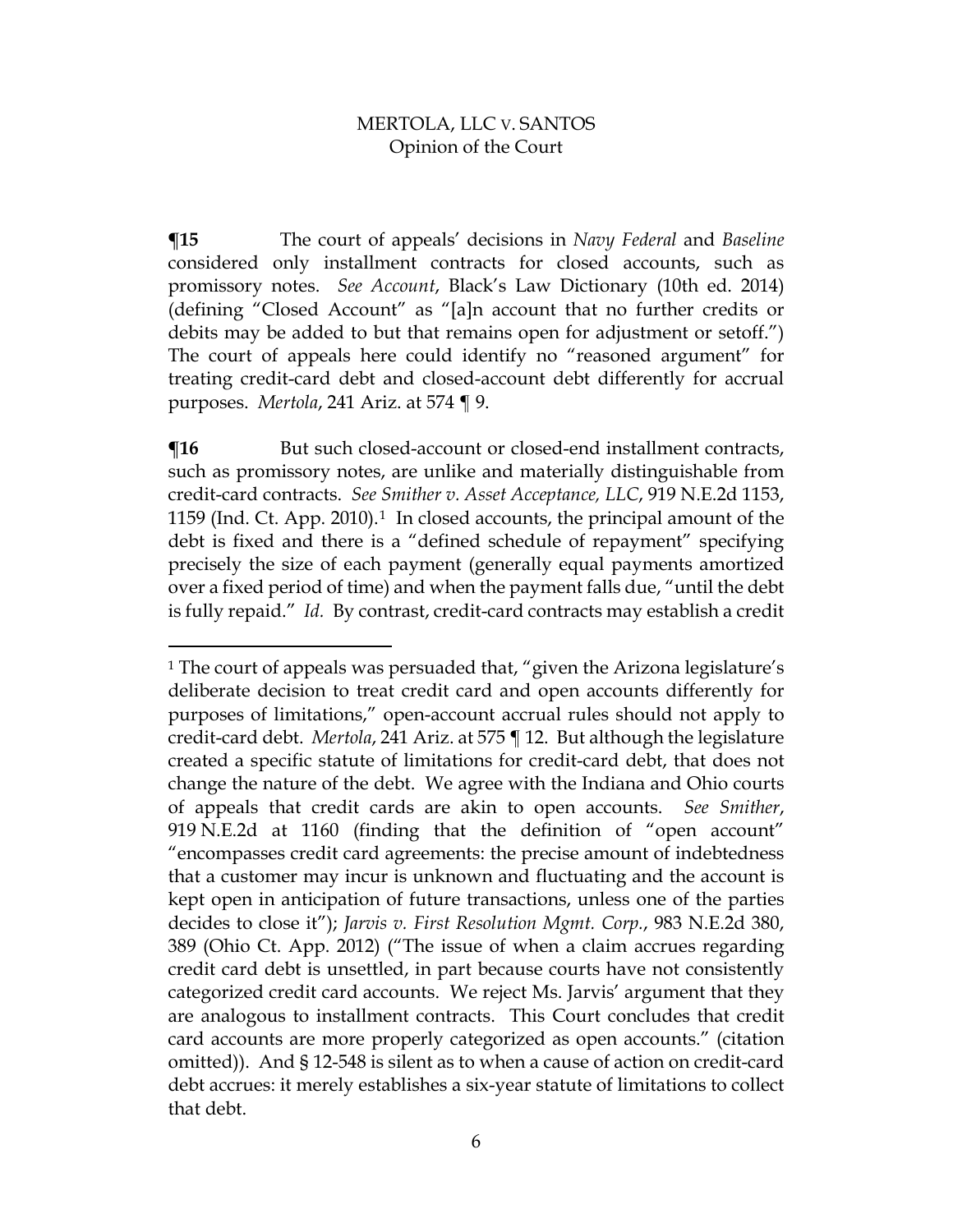limit, but the ultimate amount of consumer debt "is unknown at the outset and fluctuates, depending on how the card is used." *Id.* Likewise, the amount of the monthly payment and the date for payment in full fluctuate depending on the amounts charged, the current interest rate, and the amount of the monthly payment above the minimum required by the contract. And making only the minimum payment will increase the amount of interest and the time required to repay the balance, which must be noted on monthly credit-card statements under federal law. *See* 15 U.S.C. § 1637(b)(11)(A).

**¶17** Statutes of limitations are designed to protect defendants "from stale claims and uncertainty about potential unresolved claims." *Flynn v. Campbell*, 243 Ariz. 76, 80–81 ¶ 10 (2017). Because a closed-end installment contract involves an exact sum that must be paid in full in equal payments by an agreed-on date, a cause of action for the entire balance owed will accrue no later than that date. After that date, the creditor may not prevent the statute of limitations from running simply by refusing to accelerate the debt.

**¶18** Under credit-card contracts like the one at issue here, however, the date when the entire debt will become due is uncertain and may not occur until far in the future. To hold that a cause of action on the debt does not accrue until the creditor exercises his right to accelerate would vest the creditor with unilateral power to extend the statutory limitation period and permit interest to continue to accrue, long after it is clear that no further payments will be made, subject only to a standard of reasonableness and other equitable doctrines. This would functionally eliminate the protection provided to defendants by the statute of limitations. We decline to extend such power to the creditor. As aptly expressed by the Iowa Supreme Court:

While the acceleration clause is for the creditor's protection he should not be permitted to divert it to another purpose. *It is a shield, not a sword.* It is to enable him to take steps to enforce payment or prevent further default, not to impose an additional interest burden upon an already distressed debtor.

*Wentland v. Stewart*, 19 N.W.2d 661, 667 (Iowa 1945) (emphasis added).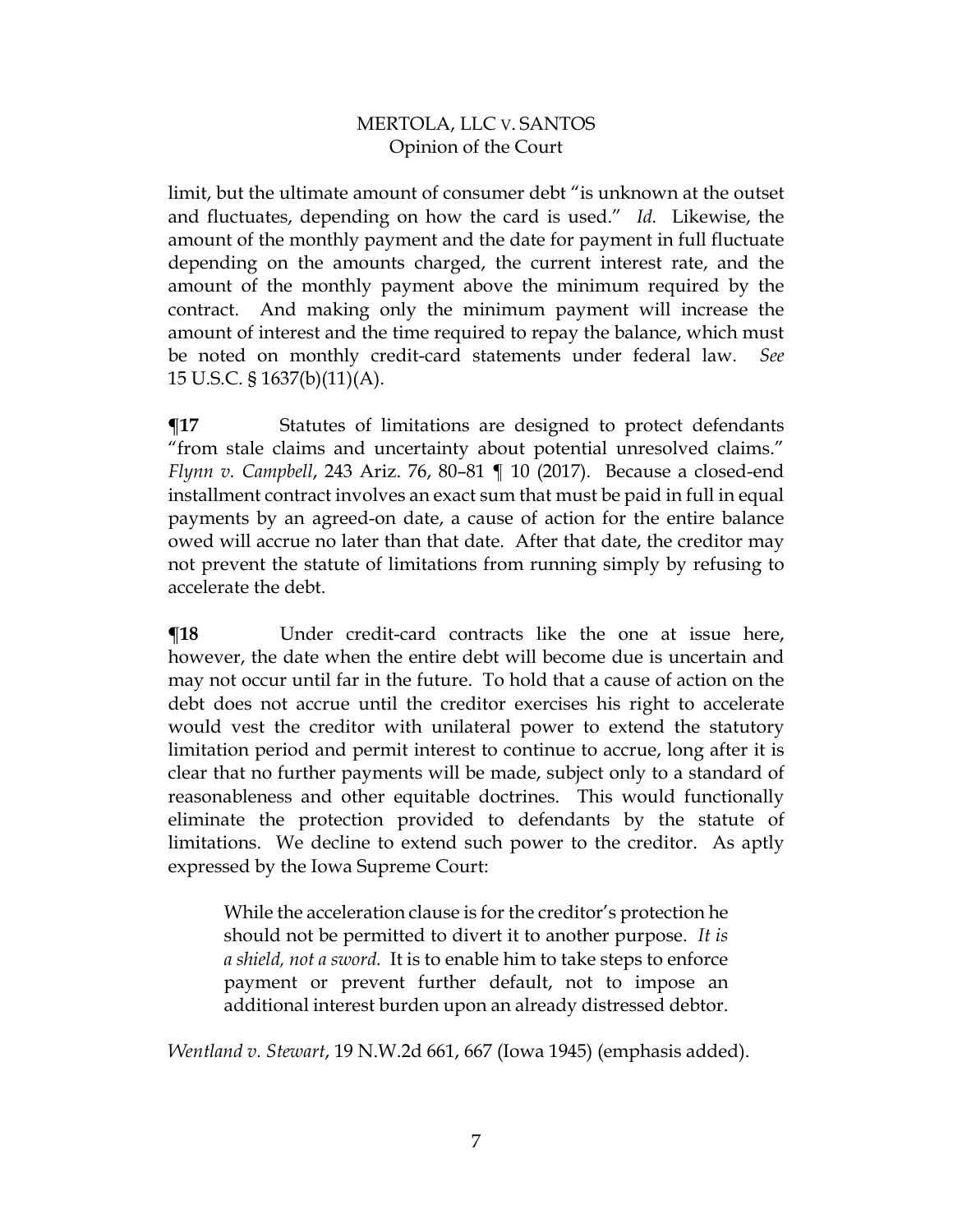**¶19** The court of appeals here found "no reason to think that, given the economic realities, a lender would decide to put off pursuing a claim against a cardholder simply to allow interest to continue to accrue." *Mertola*, 241 Ariz. at 574 ¶ 11. But, for at least two reasons, a credit-card company has less incentive than a closed-account creditor to accelerate a debt. First, upon default the interest rate charged increases, in this case to 23.99%. When a credit-card company delays acceleration, the compounding of default interest substantially increases the total amount owed. Selling the debt to a third-party debt collector like Mertola is likely more profitable than attempting to immediately collect from a defaulted debtor who is already unable or unwilling to pay. Second, debt on a closed account, unlike credit-card debt, is often secured by collateral, requiring the creditor to accelerate the debt to exercise the right to repossess or foreclose. Indeed, proceeding against collateral is effective notice of acceleration. *Cf. Baseline*, 229 Ariz. at 544 ¶¶ 2–3 (describing the repossession of a debtor's automobile). Credit-card debt is typically unsecured.

**¶20** The court of appeals also noted that "both sides can benefit from a rule that allows the lender time to permit the cardholder [to] bring the account current." *Mertola*, 241 Ariz. at 574 ¶ 11. This is surely correct. But the legislature determined, in establishing a statute of limitations, that six years following default is long enough to bring an action to collect a credit-card debt.

**¶21** Without deciding whether to adopt the *Navy Federal/Baseline*  holding for other types of debt, we decline to apply it to credit-card debt. Consistent with our decision in *Gust, Rosenfeld*, we hold that when a creditcard contract contains an optional acceleration clause, a cause of action to collect the entire outstanding debt accrues upon default: that is, when the debtor first fails to make a full, agreed-to minimum monthly payment. *Accord Taylor v. First Resolution Inv. Corp.*, 72 N.E.3d 573, 588 (Ohio 2016). This rule will encourage creditors to promptly begin their collection efforts and protects debtors from stale claims. *See Navy Fed.*, 187 Ariz. at 495 (acknowledging the incentive to begin collection efforts when a cause of action accrues at default). But, as we held in *Browne*, a debtor may cure a default if the creditor accepts a payment of arrearages that brings the account current consistent with the parties' contract. 117 Ariz. at 75. By allowing the debtor to cure the default, the creditor relinquishes its pending cause of action to collect the debt, and the statute of limitations commences